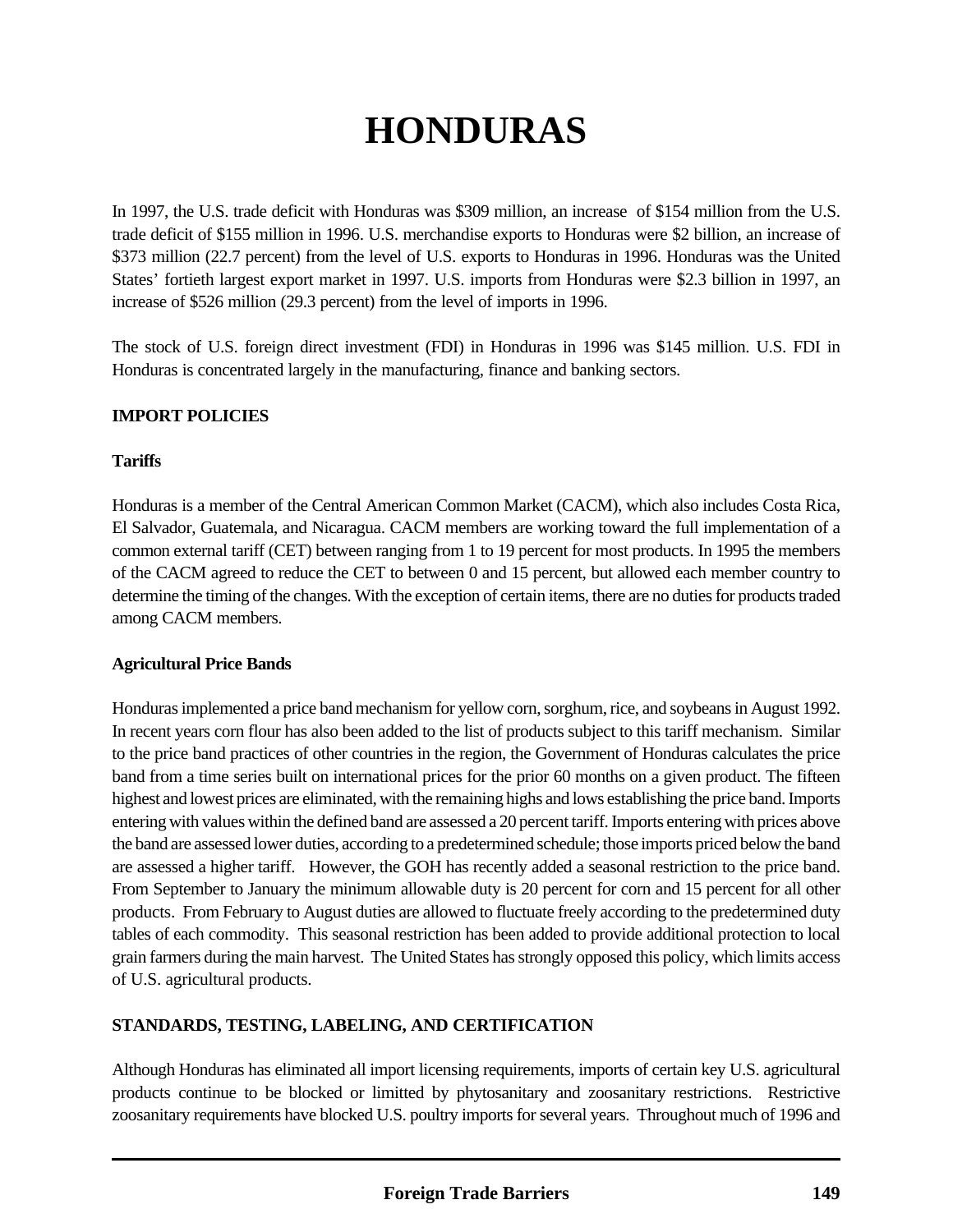# **Honduras**

1997 Honduras also blocked imports of rough rice from the United States by imposing arbitrary phytosanitary requirements which could not be met by U.S. suppliers. After nearly a year, the GOH finally lifted the restriction, but only after the local harvest had passed. More recently, the GOH has begun requiring that the U.S. corn shipments to Honduras be inspected at the port of origin by a Honduran official. Although, this new requirement does not entirely block U.S. corn shipments to Honduras, it does create a burden to the import process and adds to its cost as well. Frequent changes in sanitary and phytosanitary requirements are seldom reported to the WTO as required, and create a great deal of uncertainty among U.S. suppliers and Honduras importers.

# **GOVERNMENT PROCUREMENT**

The Government Procurement Law (Decree No. 148.5) governs the contractual and purchasing relations of Honduran state agencies. Under this law, foreign firms are given national treatment for public bids and contractual arrangements with state agencies. In practice, U.S. firms frequently complain about the mismanagement and lack of transparency of the governmental bid processes. These deficiencies are particularly evident in telecommunications, pharmaceuticals, and energy public tenders.

# **LACK OF INTELLECTUAL PROPERTY PROTECTION**

In 1997, Honduras was included in the "Watch List" category of the U.S. government's annual Special 301 review due to a lack of adequate and effective protection and enforcement of intellectual property rights (IPR). Since 1992, Honduras has been the subject of a continuing review under the Generalized System of Preferences (GSP) for deficiencies in its IPR regime. On September 1, 1993, the Honduras Congress approved modern copyright, trademark, and patent legislation. The Government of Honduras has drafted and submitted to the Honduran Assembly amendments intended to address shortcomings found in Honduras' 1993 copyright law, but that legislation is stalled. During the past year, Honduras and the United States have held extensive consultations on the issue of broadcast television piracy. The United States has informed the Government of Honduras that it could face the partial suspension of GSP/CBI benefits, in the very near future, unless the piracy is terminated. While the Honduras executive branch has taken action to criminally prosecute an offender, these efforts have not yet proven effective, and the case remains before the Honduras judiciary.

### **Copyrights**

The piracy of books, sound and video recordings, compact discs, computer software, and television programs is widespread in Honduras. AlthoughHonduras enacted a reformed copyright law in August 1993, amendments submitted to the Congress in May 1995 that would strengthen the law are stalled. However, on February 8, 1997 Honduras, under decree number 191-96, passed amendments to the 1982 Honduran penal code which for the first time included stiff criminal penalties for violators of intellectual property. IPR violators are now subject to incarceration from three to six years. Significant progress has been made toward curbing cable piracy since 1992, and currently 90 percent of the cable market is legal. The government also conducted several raids in 1997 in which significant quantities of audio and audio-visual products were confiscated.

Despite some progress in the area of copyright protection, broadcast piracy by several local television stations remains a problem. In 1992 the U.S. Trade Representative accepted a petition filed by the Motion Picture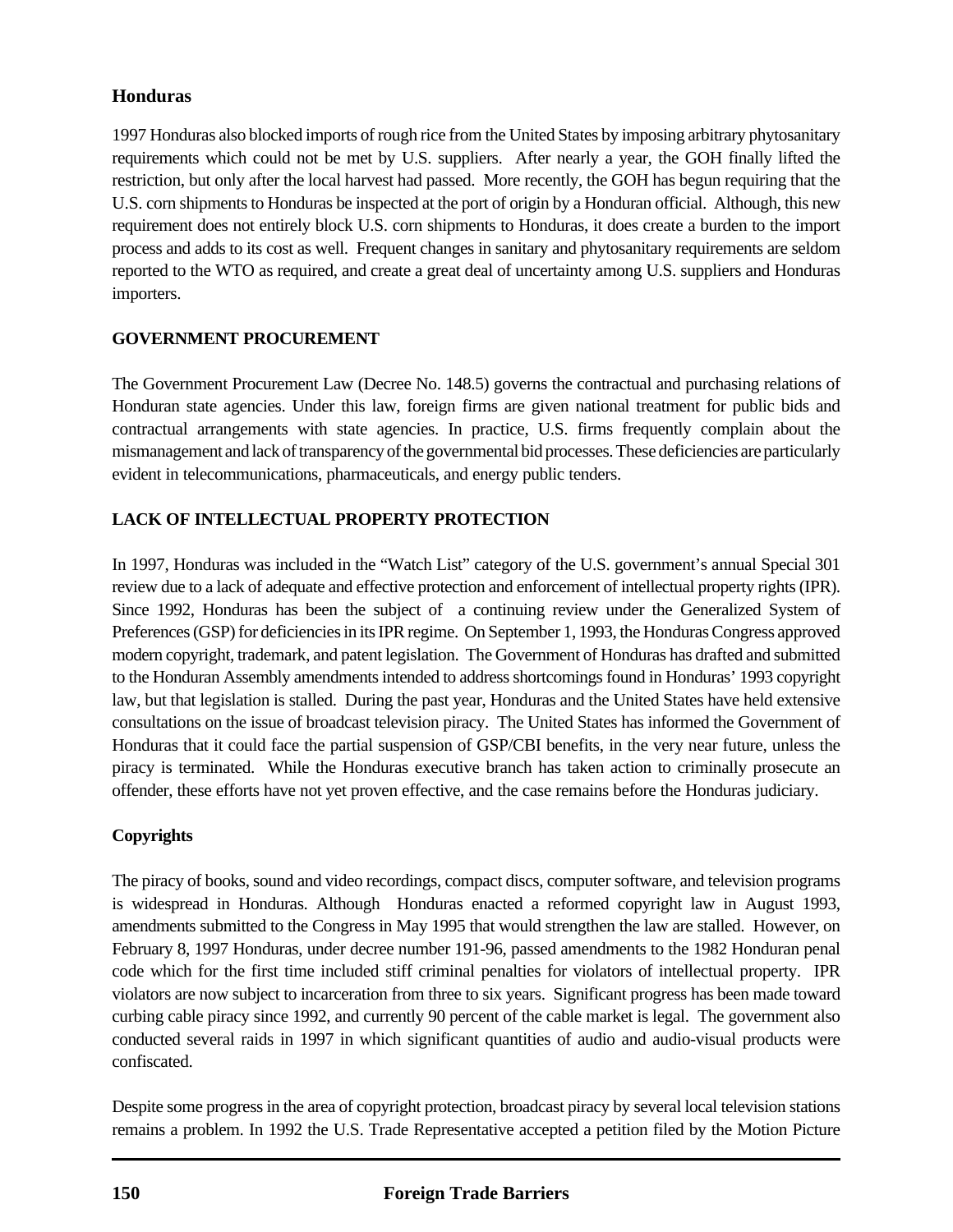### **Honduras**

Export Association of America (MPEAA) under the GSP legislation which alleged widespread video/cable television piracy, estimated at \$2.5 million in lost revenue per year. In May of 1997 the Trade Policy Staff Committee (TPSC) recommended the GSP and CBI benefits be partially suspended unless the Government of Honduras improved its IPR enforcement in this area. In order to implement the TPSC recommendation, on October 31, 1997, Ambassador Barshefsky initiated an investigation under Section 301 of the Trade Act of 1974 with respect to IPR protection in Honduras. The U.S. and Honduras have held extensive consultations during the past year on the matter and the Honduras executive branch has filed a criminal case against the pirates. However, these efforts to end the violations have not yet proven effective.

A report prepared by the International Intellectual Property Alliance estimated that losses in Honduras due to copyright infringement cost U.S. firms xxx million US dollars in 1997.

#### **Patents**

The patent law enacted in December 1993 provides patent protection for pharmaceuticals, although the patent term of seventeen years from the date of application must be extended by at least three years to meet international standards. Other shortcomings in the Honduran patent law are an overly broad compulsory licensing provision, potential allowance for parallel imports, no protection for products in the pipeline and limited enforcement of the law.

#### **Trademarks**

The illegitimate registration of well-known trademarks is a persistent problem in Honduras, in spite of 1993 modifications to the trademark law.

#### **INVESTMENT BARRIERS**

The Honduran Government reserves the right to reject any foreign investment based upon the effect on economic activity, market stability, and other factors. Establishment of banks and life insurance companies is subject to approval by the Central Bank, in accordance with market needs; foreign ownership of other insurance companies is limited to 40 percent. Under Honduran law, special government approval must be obtained to invest in the tourism, hotel, and banking services sectors. In addition, under the 1992 investment law, special government approval must be obtained for foreign investment in the forestry, telecommunications, air transport, and aquaculture industries. This law also requires majority Honduran ownership in certain areas, such as investments in commercial fishing, direct exploitation of forest resources, local transportation, and those areas benefiting directly from the national agrarian reform law. Foreign investors are prohibited from holding a majority stake in foreign exchange trading companies. Moreover, foreign owners may not hold a seat or provide direct brokerage services in either of Honduras' two stock exchanges. Furthermore, the Honduran Government prohibits the establishment of investments of less than 150,000 lempiras (about \$11,500).

Historically, U.S. firms and private citizens have found corruption to be a problem and a constraint to foreign direct investment. Corruption appears to be most pervasive in the recurring following areas: government procurement, performance requirements, the regulatory system, and in the buying and selling of real estate, in particular, land titling. President Reina's "moral revolution" has helped thwart corruption, although it remains a serious problem.